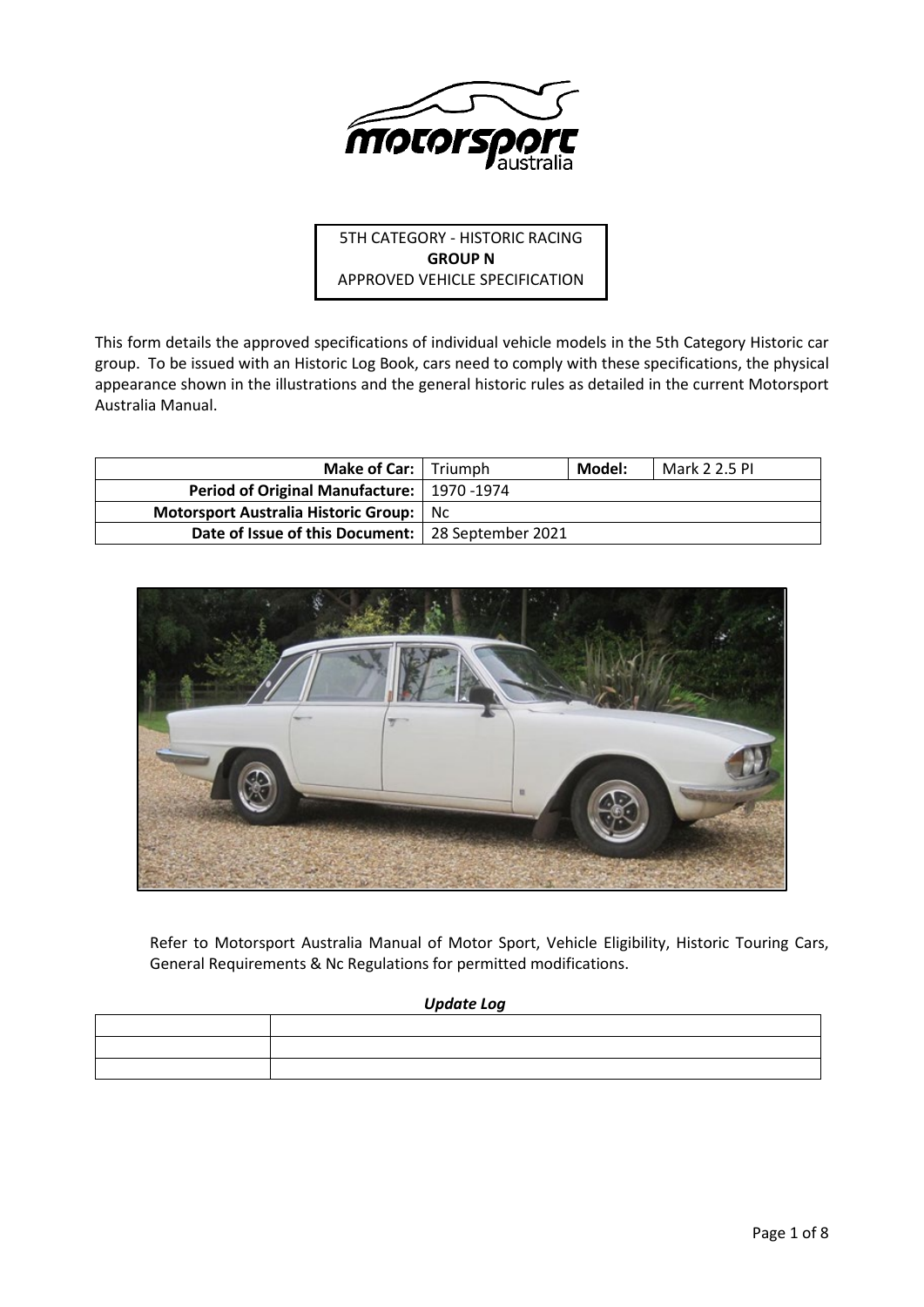## *1.1. CHASSIS*

| <b>Description:</b>             | Unitary construction |  |
|---------------------------------|----------------------|--|
| <b>Period of Manufacture:</b>   | $1970 - 1975$        |  |
| <b>Manufacturer:</b>            | Triumph/AMI          |  |
| <b>Chassis Number From:</b>     | N/A                  |  |
| <b>Chassis Number location:</b> | Engine bay           |  |
| <b>Material:</b>                | Steel                |  |
| <b>Comments</b>                 | None                 |  |

## *1.2. FRONT SUSPENSION*

| <b>Description:</b>           | Independent - by McPherson strut |  |                        |     |
|-------------------------------|----------------------------------|--|------------------------|-----|
| <b>Spring Medium:</b>         | Coil                             |  |                        |     |
| Damper Type:                  | Telescopic - Internal            |  | Adjustable:            | No. |
| Anti-sway bar:                | Fitted                           |  | Adjustable:            | No. |
| <b>Suspension adjustable:</b> | Method:<br>Yes                   |  | Caster, camber and toe |     |
| <b>Comments:</b>              | Refer Appendix A                 |  |                        |     |

# *1.3. REAR SUSPENSION*

| <b>Description:</b>           | Independent - Trailing Arms     |  |             |     |
|-------------------------------|---------------------------------|--|-------------|-----|
| <b>Spring Medium:</b>         | Coil                            |  |             |     |
| Damper Type:                  | Adjustable:<br>Telescopic<br>No |  |             |     |
| Anti-sway bar:                | Not Fitted                      |  | Adjustable: | N/A |
| <b>Suspension adjustable:</b> | Method:<br>No                   |  | N/A         |     |
| <b>Comments:</b>              | Refer Appendix A                |  |             |     |

# *1.4. STEERING*

| Type:                 | Rack and pinion | Make: | Triumph |
|-----------------------|-----------------|-------|---------|
| <b>Power steering</b> | Optional        |       |         |
| <b>Comments</b>       | None            |       |         |

## *1.5. BRAKES*

|                               | Front            | Rear           |  |  |
|-------------------------------|------------------|----------------|--|--|
| Type:                         | Disc, solid      | Drum           |  |  |
| <b>Dimensions:</b>            | 248 mm x 12.6 mm | 228 mm x 44 mm |  |  |
| <b>Material of drum/disc:</b> | Cast iron        | Cast iron      |  |  |
| No. cylinders/pots per wheel: | Two              | One            |  |  |
| <b>Actuation:</b>             | Hydraulic        | Hydraulic      |  |  |
| <b>Caliper make:</b>          | Girlock          |                |  |  |
| <b>Caliper type:</b>          | Sliding          |                |  |  |
| <b>Material:</b>              | Cast iron        |                |  |  |
| <b>Master cylinder make:</b>  | Girlock          |                |  |  |
| Type:                         | Tandem           |                |  |  |
| <b>Adjustable bias:</b>       | No.              |                |  |  |
| <b>Servo Fitted:</b>          | Yes              |                |  |  |
| <b>Comments:</b>              | None             |                |  |  |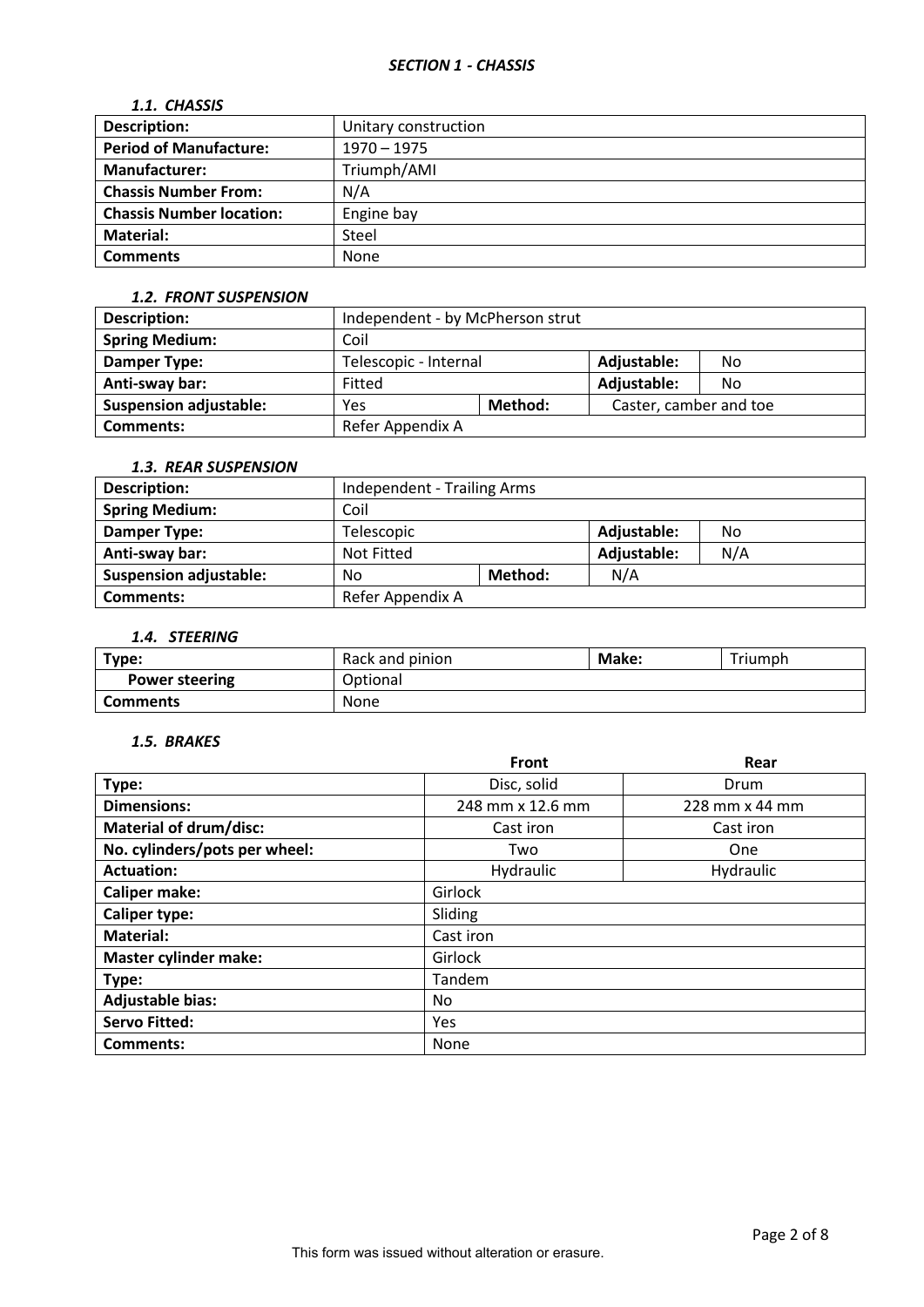# *2.1. ENGINE*

| Make:                           | Triumph                               |                         |         |
|---------------------------------|---------------------------------------|-------------------------|---------|
| Model:                          | 2500                                  |                         |         |
| No. cylinders:                  | <b>Configuration:</b><br>In-line<br>6 |                         |         |
| <b>Cylinder Block-material:</b> | Cast Iron                             | <b>Two/Four Stroke:</b> | Four    |
| <b>Bore - Original:</b>         | 74.7mm                                | <b>Max allowed:</b>     | 76.2 mm |
| Stroke - original:              | 95mm                                  | <b>Max allowed:</b>     | 95 mm   |
| Capacity - original:            | 2498cc                                | <b>Max allowed:</b>     | 2599 cc |
| <b>Identifying marks:</b>       | First two letters are MD, MG, or MN   |                         |         |
| Cooling method:                 | Liquid                                |                         |         |
| <b>Comments:</b>                | None                                  |                         |         |

## *2.2. CYLINDER HEAD*

| Make:                     | Triumph |                     |              |          |       |
|---------------------------|---------|---------------------|--------------|----------|-------|
| No. of valves/cylinder:   | Two     | Inlet:              | One          | Exhaust: | One   |
| No. of ports total:       | Twelve  | Inlet:              | <b>Six</b>   | Exhaust: | Six   |
| No. of camshafts:         | One     | Location:           | <b>Block</b> | Drive:   | Chain |
| <b>Valve actuation:</b>   |         | Pushrod and rockers |              |          |       |
| Spark plugs/cylinder:     | One     |                     |              |          |       |
| <b>Identifying marks:</b> | N/A     |                     |              |          |       |
| <b>Comments:</b>          | None    |                     |              |          |       |

# *2.3. LUBRICATION*

| Method:              | Wet sump | Oil tank location: | N/A |
|----------------------|----------|--------------------|-----|
| Dry sump pump type:  | N/A      | Location:          | N/A |
| Oil cooler standard: | No       | Location:          | N/A |
| Comments:            | None     |                    |     |

#### *2.4. IGNITION SYSTEM*

| l Type:  | Points, coil and distributor              |
|----------|-------------------------------------------|
| Make:    | Lucas                                     |
| Comments | Breakerless electronic ignition permitted |

## *2.5. FUEL SYSTEM*

| <b>Carburettor Make:</b>    | N/A   | Model:                                                               | N/A        |  |
|-----------------------------|-------|----------------------------------------------------------------------|------------|--|
| <b>Carburettor Number:</b>  | N/A   |                                                                      |            |  |
| Size:                       | N/A   |                                                                      |            |  |
| <b>Fuel injection Make:</b> | Lucas | Type:                                                                | Mechanical |  |
| Supercharged:               | No    | Type:                                                                | N/A        |  |
| Comments:                   |       | It is permitted to replace the vacuum operated mixture control unit. |            |  |
|                             |       | Refer Appendix B.                                                    |            |  |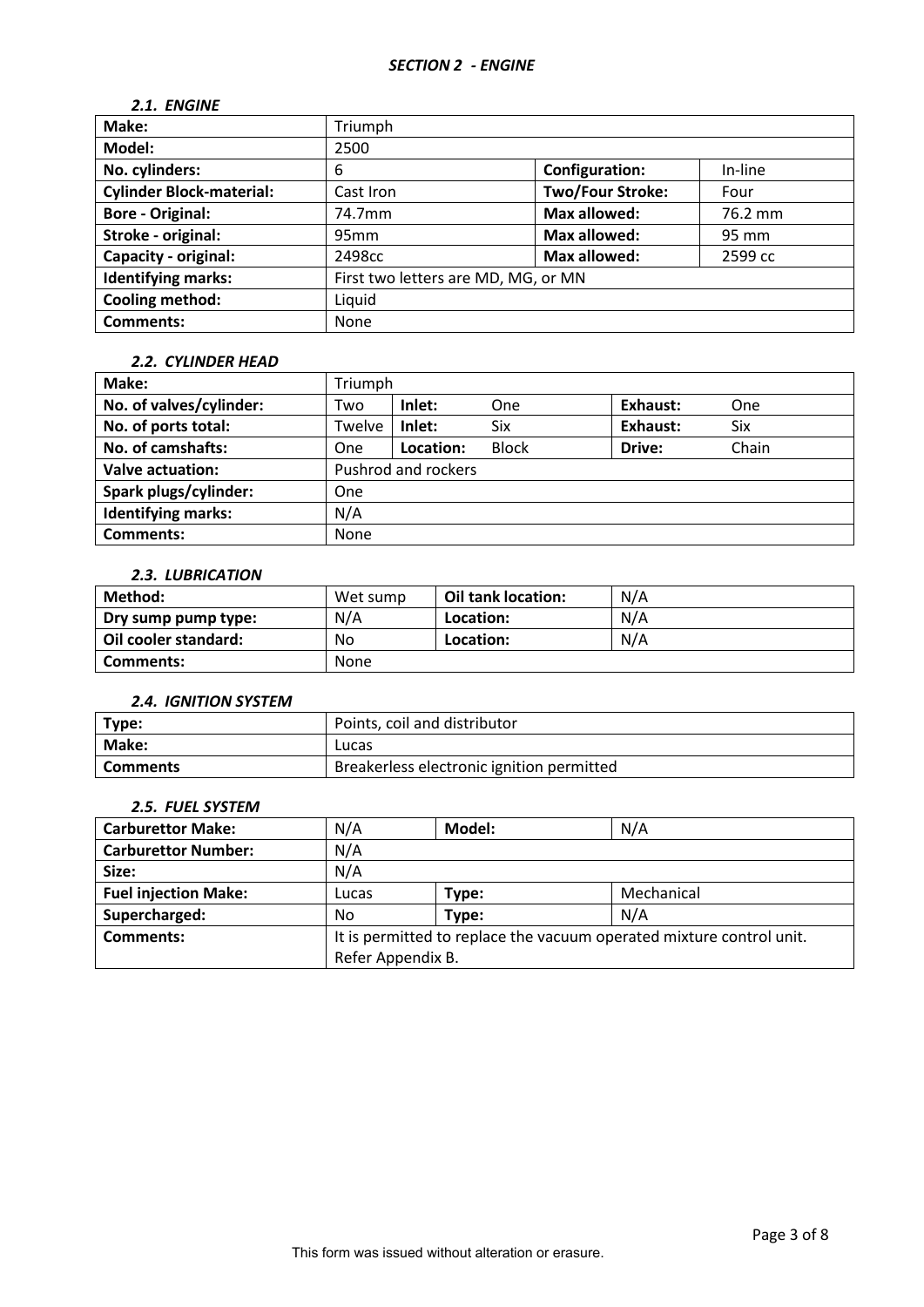## *SECTION 3 - TRANSMISSION*

## *3.1. CLUTCH*

| Make:             | Various   |
|-------------------|-----------|
| Type:             | Diaphragm |
| Diameter:         | 216 mm    |
| No. of Plates:    | One       |
| <b>Actuation:</b> | Hydraulic |
| <b>Comments:</b>  | None      |

## *3.2. TRANSMISSION*

| Type:                                | Synchromesh               |
|--------------------------------------|---------------------------|
| Make:                                | Triumph                   |
| <b>Gearbox location:</b>             | Behind engine             |
| No. forward speeds:                  | Four (overdrive optional) |
| <b>Gearchange type and location:</b> | H pattern floor mounted   |
| Case material:                       | Cast iron                 |
| <b>Identifying marks:</b>            | N/A                       |
| Comments:                            | <b>None</b>               |

## *3.3. FINAL DRIVE*

| <b>Make:</b>              | Triumph      | Model: | N/A |
|---------------------------|--------------|--------|-----|
| Type:                     | Live axle    |        |     |
| <b>Ratios:</b>            | Various      |        |     |
| <b>Differential type:</b> | Hypoid bevel |        |     |
| <b>Comments:</b>          | None         |        |     |

# *3.4. TRANSMISSION SHAFTS (EXPOSED)*

| Number:      | Three                                                         |
|--------------|---------------------------------------------------------------|
| Location:    | Gearbox to final drive                                        |
| Description: | One open tail shaft, two halfshafts with twin Hookes joints   |
| Comments:    | Component substitution for rear hubs and half shafts allowed. |
|              | Refer Appendix C                                              |

## *3.5. WHEELS & TYRES*

| <b>Wheel type - Original:</b>  | Pressed disc              |             | <b>Material - Original:</b> | Steel             |
|--------------------------------|---------------------------|-------------|-----------------------------|-------------------|
| Wheel type - Allowed:          | Steel                     |             | <b>Material - Allowed:</b>  | Steel             |
|                                | Alloy (period style)      |             |                             | Alloy             |
| <b>Fixture method:</b>         | Stud and nut              | No. studs:  |                             | Four              |
| Wheel dia. & rim width         | <b>FRONT</b>              | <b>REAR</b> |                             |                   |
| Original:                      | $5'' \times 13''$         |             |                             | $5'' \times 13''$ |
| <b>Allowed</b>                 | $7'' \times 13''$         |             |                             | $7'' \times 13''$ |
| <b>Tyre Section:</b>           |                           |             |                             |                   |
| Allowed:                       | Refer approved tyre list. |             |                             |                   |
| <b>Aspect ratio - minimum:</b> | 60% minimum aspect ratio. |             |                             |                   |
| <b>Comments:</b>               | None                      |             |                             |                   |
|                                |                           |             |                             |                   |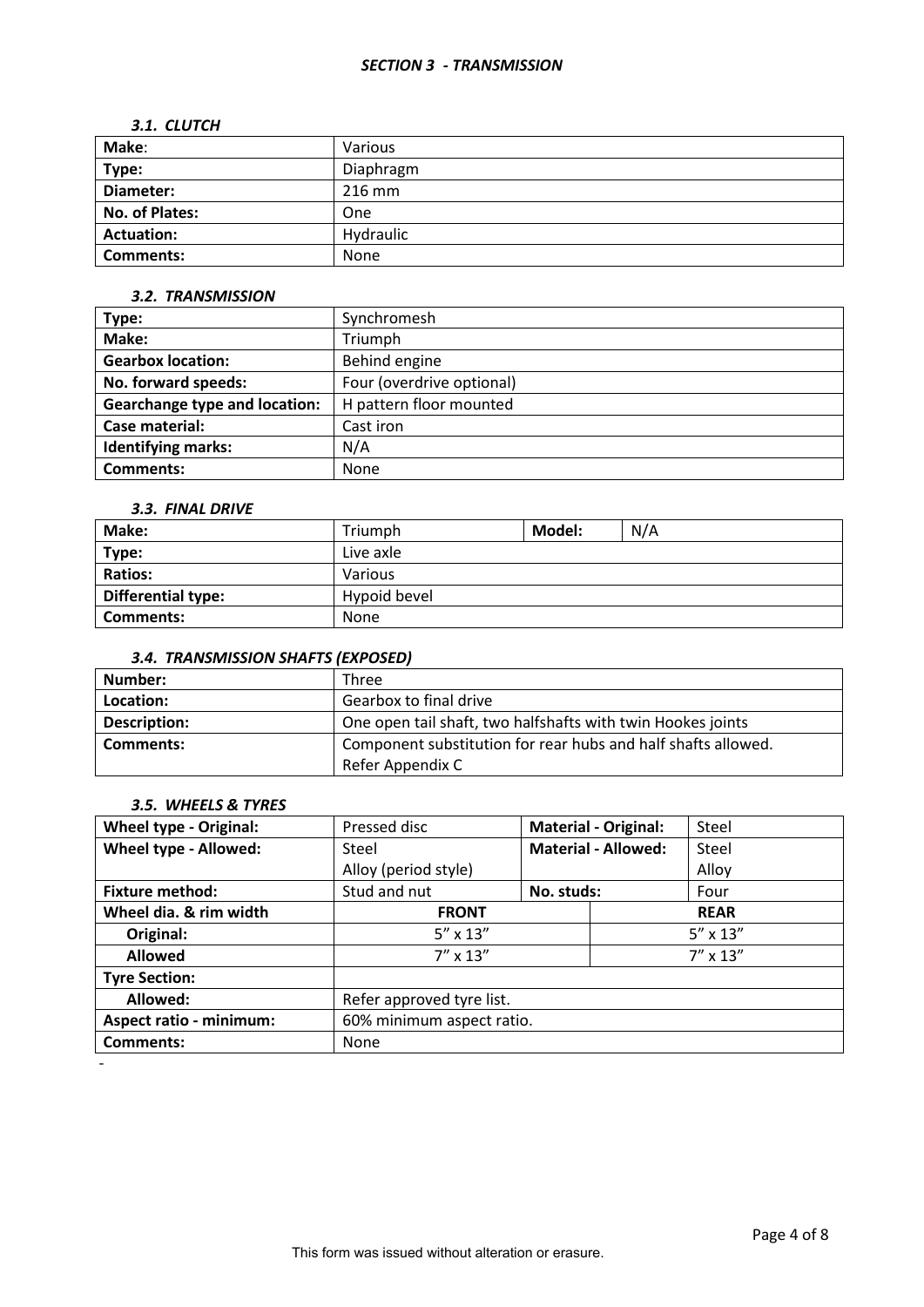## *SECTION 4 GENERAL*

#### *4.1. FUEL SYSTEM*

| <b>Tank Location:</b> | Rear     | Capacity: | 64 Litres |
|-----------------------|----------|-----------|-----------|
| Fuel pump, type:      | Electric | Make:     | Lucas     |
| Comments:             | None     |           |           |

#### *4.2. ELECTRICAL SYSTEM*

| Voltage:                 | $\sim$<br>∸ | <b>Alternator fitted:</b> | Alternator |
|--------------------------|-------------|---------------------------|------------|
| <b>Battery Location:</b> | Engine bay  |                           |            |
| Comments:                | None        |                           |            |

#### *4.3. BODYWORK*

| Type:         | Sedan       | <b>Material:</b> | Steel |
|---------------|-------------|------------------|-------|
| No. of seats: | Five        | No. doors:       | Four  |
| Comments:     | <b>None</b> |                  |       |

## *4.4. DIMENSIONS*

| <b>Track - Front:</b> | 1330 mm | Rear:                  | 1340 mm |
|-----------------------|---------|------------------------|---------|
| Wheelbase:            | 2690 mm | <b>Overall length:</b> | 4650 mm |
| Dry weight:           | 1200 kg |                        |         |
| Comments:             | None    |                        |         |

## *4.5. SAFETY EQUIPMENT*

Refer applicable Group Regulations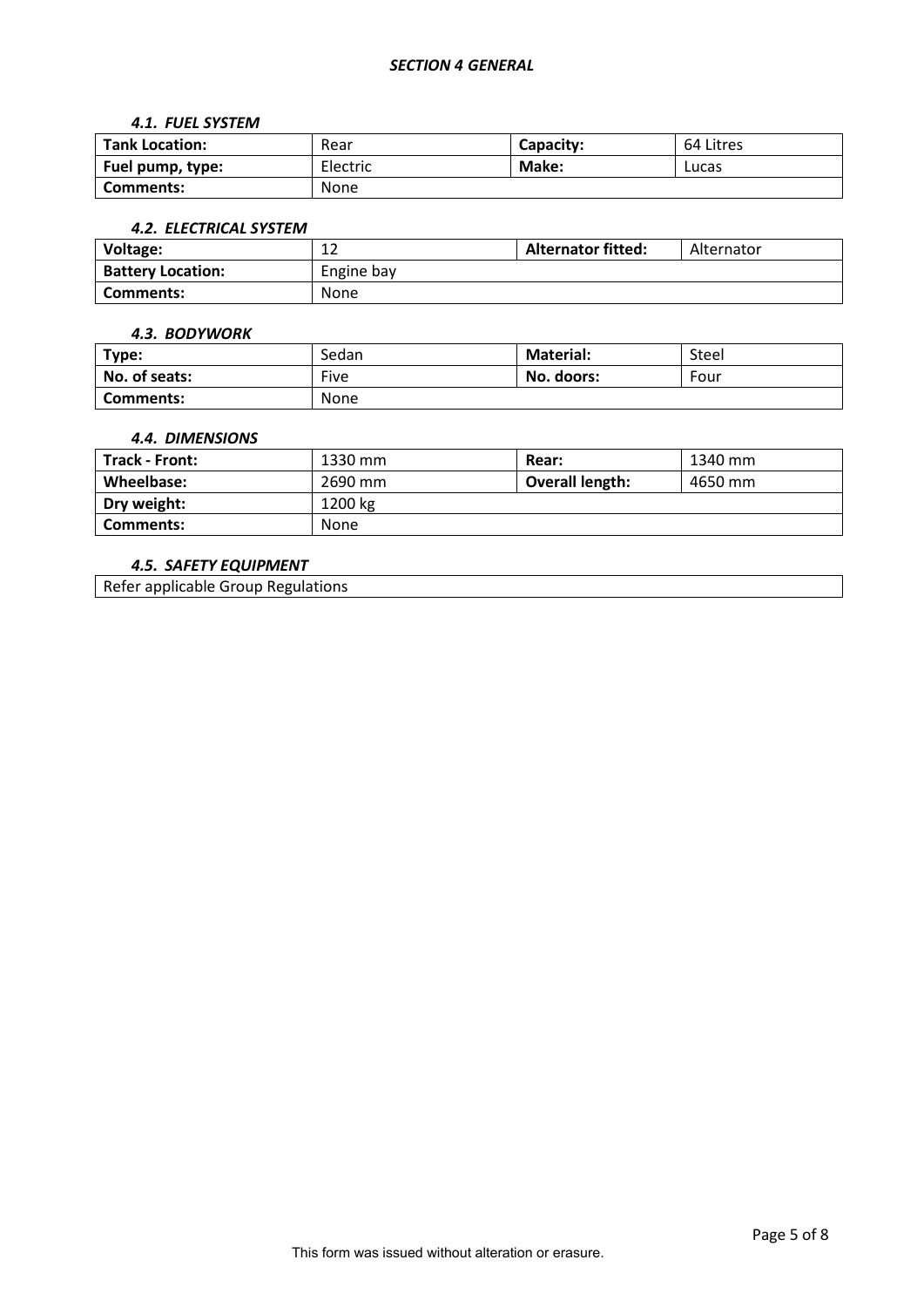# *Appendix A*

# *Suspension*

# *Front*

Spring height adjustment permitted.

## *Rear*

Spring height adjustment permitted.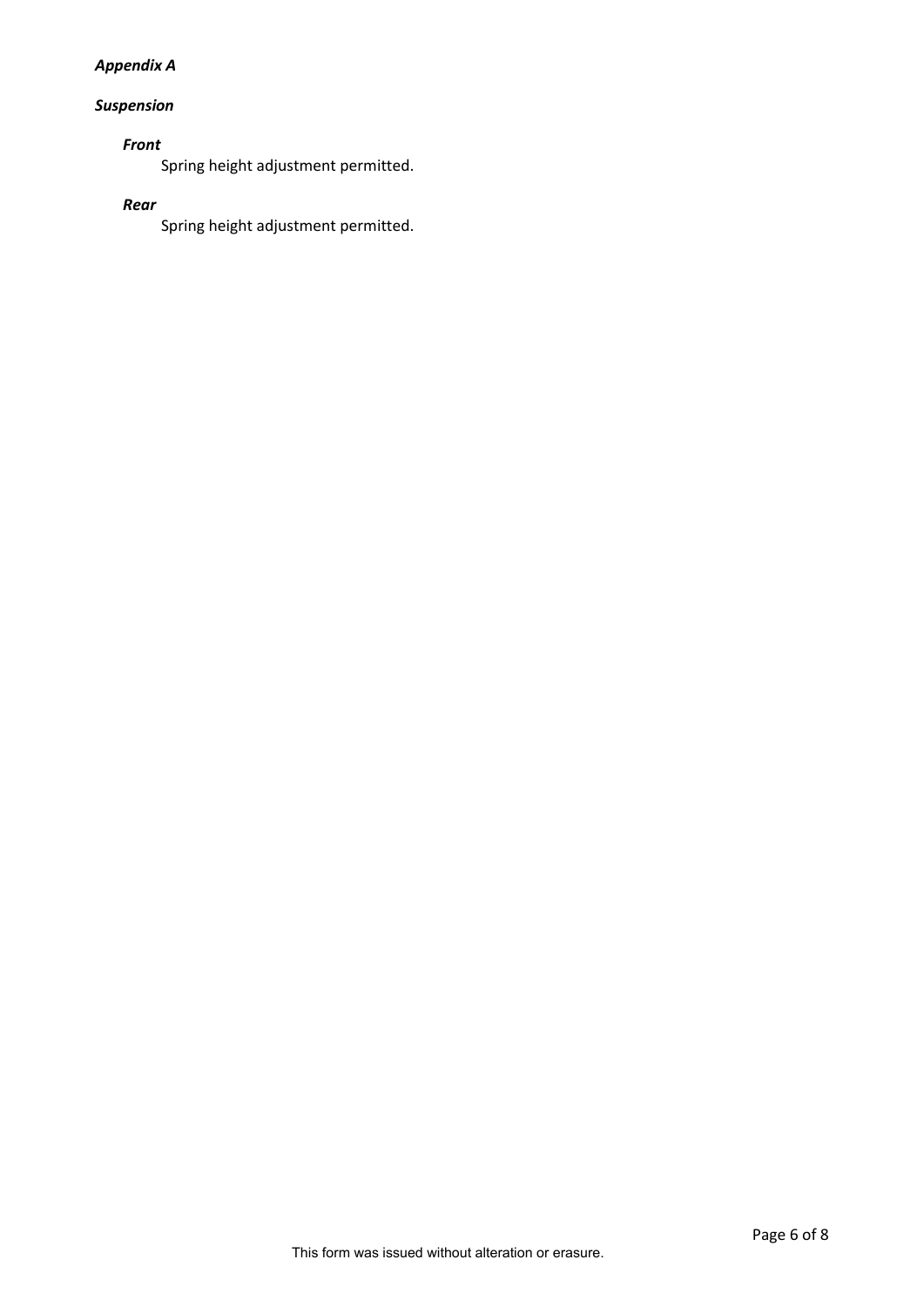## *Appendix B*

# *Fuel injection*

For Triumph TR6 fitted with Lucas fuel injection system:

- (a) It is permitted to replace the vacuum operated mixture control unit attached to the injection pump.
- (b) The replacement unit will be a Kinsler Fuel Injection (USA) direct linkage mixture control unit.
- (c) With this conversion the use of a MSD Soft Touch rev Limiter Part no 8728 with a 7500RPM limit will be mandatory.
- (d) The limiter will be in an easily accessible location within the vehicle's engine bay.
- (e) The wiring loom is to be visibly accessible.

The limiter will be subject to testing at race meetings

## **Kinsler direct linkage mixture control unit**